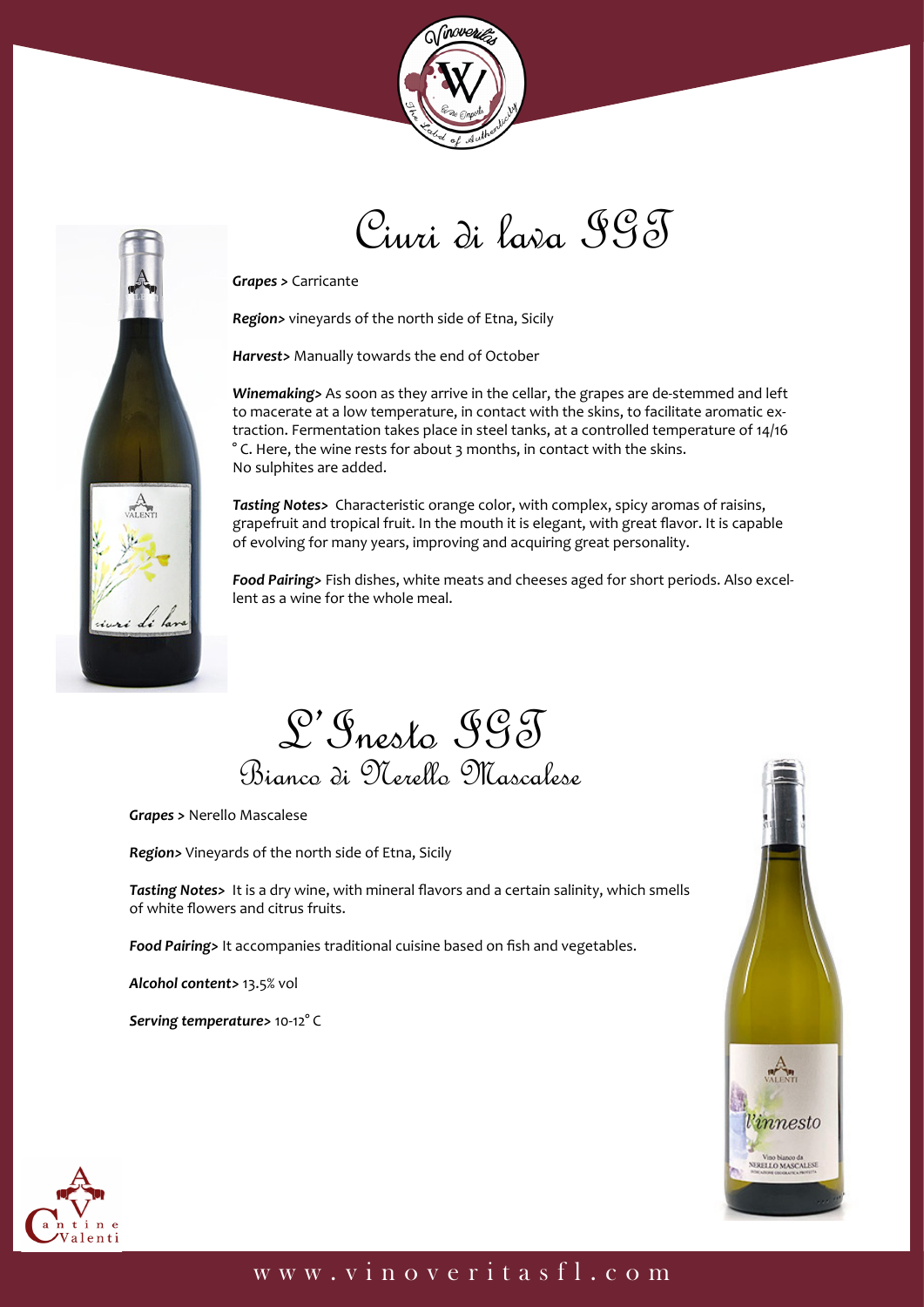





*Grapes >* Carricante

*Region>* Arcuria and Guardiola vineyards, located on the northern side of Etna.

*Harvest>* Manually in mid-October

*Winemaking>* As soon as they arrive in the cellar, the grapes are de-stemmed and left to macerate at a low temperature for 24 hours, in contact with the skins, to facilitate aromatic extraction. Subsequently, the must is clarified and left to ferment in steel tanks, at a controlled temperature of 14/16 ° C. Here, the wine rests for about 4 months in contact with fermentation yeasts, to release all the most precious substances, such as polysaccharides and mannoproteins. After the Etna DOC certification, the wine is bottled and, before being marketed, it ages for another 4 months in the bottle.

*Tasting Notes>* It is a straw yellow colored wine, with spicy aromas of grapefruit, mint and tropical fruits. In the mouth it is elegant, with great flavor, capable of evolving for several years, improving and acquiring personality.

*Food Pairing>* Excellent with fish dishes, white meats and aged cheeses for short periods.



*Grapes >* Nerello Mascalese

*Region>* Guardiola district, located on the north side of Etna, Sicily

*Harvest>* Manually at the end of October.

*Winemaking>* The grapes are vinified in steel tanks, using only the indigenous yeasts present on the skins. Maceration lasts about 14 days, depending on the individual batches of grapes. Alcoholic fermentation is carried out at a controlled temperature of 24/26 degrees Celsius. During the fermentation phase we often perform the "pumping over" to wet the cap made up of the skins so that they release color and noble substances (polyphenols, tannins and aromas). After the alcoholic fermentation, the wine is placed in large wooden barrels (10, 25 and 50 hl) where the malolactic fermentation takes place. The wine continues to rest in these barrels for about 18-20 months, during which it refines its aromatic bouquet. After the Etna DOC certification, the wine is bottled and, before being marketed, it ages for another 12 months in the bottle.



*Tasting Notes>* Red color of Etna wines, with ample and fruity aromas, with floral and species scents. In the mouth it is elegant, with an acid note that makes it drinkable and fragrant.



*Food Pairing>* Excellent with red meats, game, cheeses.

## www.vinoveritasfl.com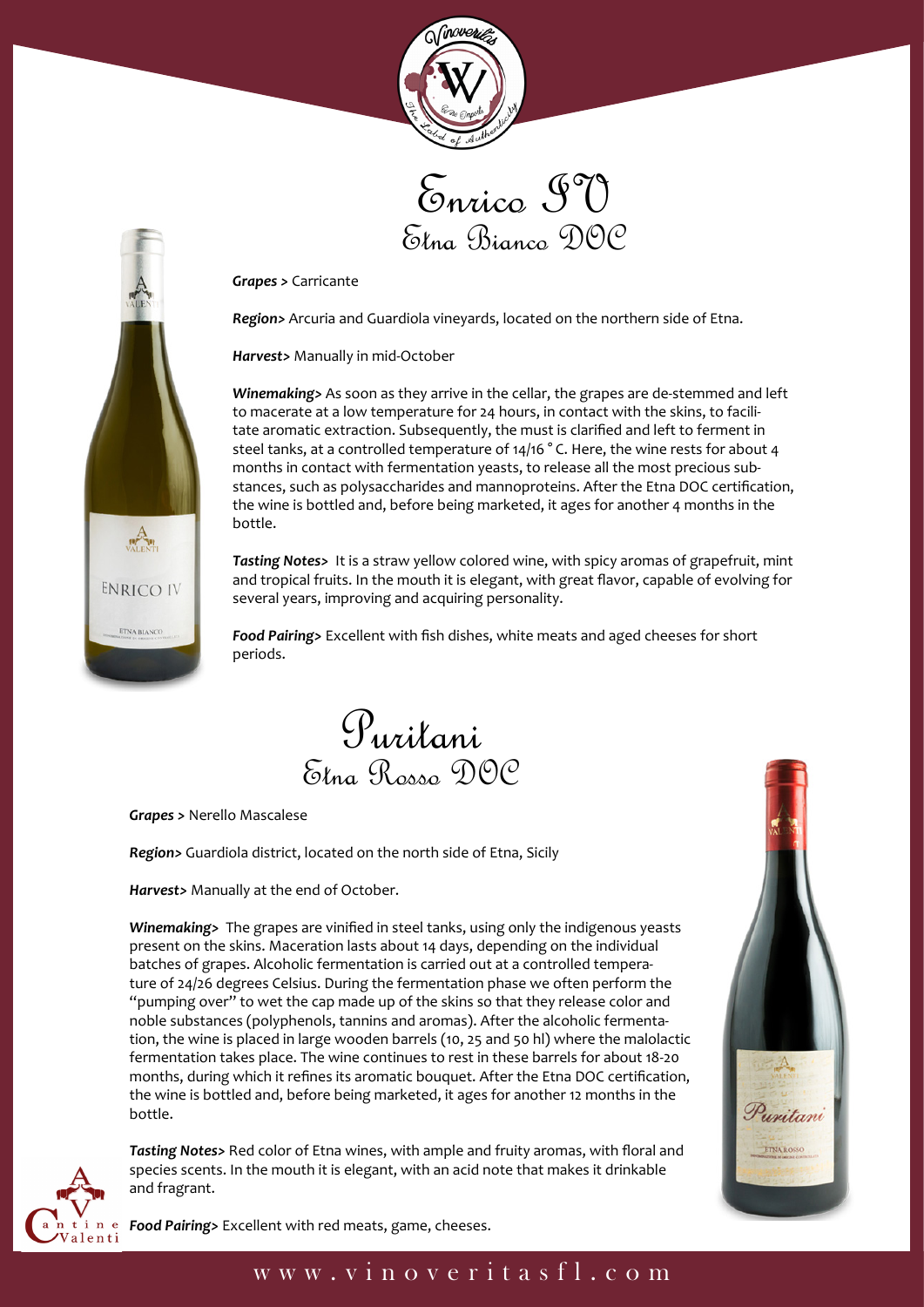





*Grapes >* Nerello Mascalese

*Region>* Corvo vineyard, located on the north side of Etna, Sicily.

*Harvest>* Manually in mid-October

*Winemaking>* The grapes are de-stemmed and left to macerate for 8 hours at a low temperature, in contact with the skins, to facilitate aromatic extraction. Subsequently, the must is clarified and left to ferment in steel tanks, at a controlled temperature of 14/16 °C. Here, the wine rests for about 5 months, in contact with the fermentation yeasts, and releases all the most precious substances, such as polysaccharides and mannoproteins. After the DOC certification, the wine is bottled and aged for another 3 months in the bottle, before being sold.

*Tasting Notes>* Wine with a cadmium pink color, with a fresh aromatic profile in which hints of strawberry, morello cherry and raspberry are perceived.

*Food Pairing>* Excellent with roasted fish dishes, fried foods and cold cuts.



*Grapes >* Nerello Mascalese, Nerello Cappuccio

*Region>* Bonanno district, on the north side of Etna, Sicily

*Harvest>* Manually at the end of October

*Winemaking>* The grapes are then vinified in steel tanks, using only the indigenous yeasts present on the skins. Maceration lasts about 10 days, depending on the individual batches of grapes. Alcoholic fermentation is carried out at a controlled temperature of 24/26 degrees Celsius. During the fermentation phase we often perform the "pumping over" to wet the cap made up of the skins so that they release color and noble substances, polyphenols and aromas. After the alcoholic fermentation, the wine is introduced into barriques where the malolactic fermentation takes place. The wine continues to rest in these barrels for about 8-9 months, during which it is aged and refines its aromatic bouquet. Once the Etna DOC certification has been obtained, the wine is bottled and rests for another 12 months in the bottle, before being marketed.



*Tasting Notes>* A wine with the typical red color of Etna wines, which, in the mouth, is fine, elegant and very fresh.



*Food Pairing>* Excellent with red meats, game, cheeses.

## www.vinoveritasfl.com